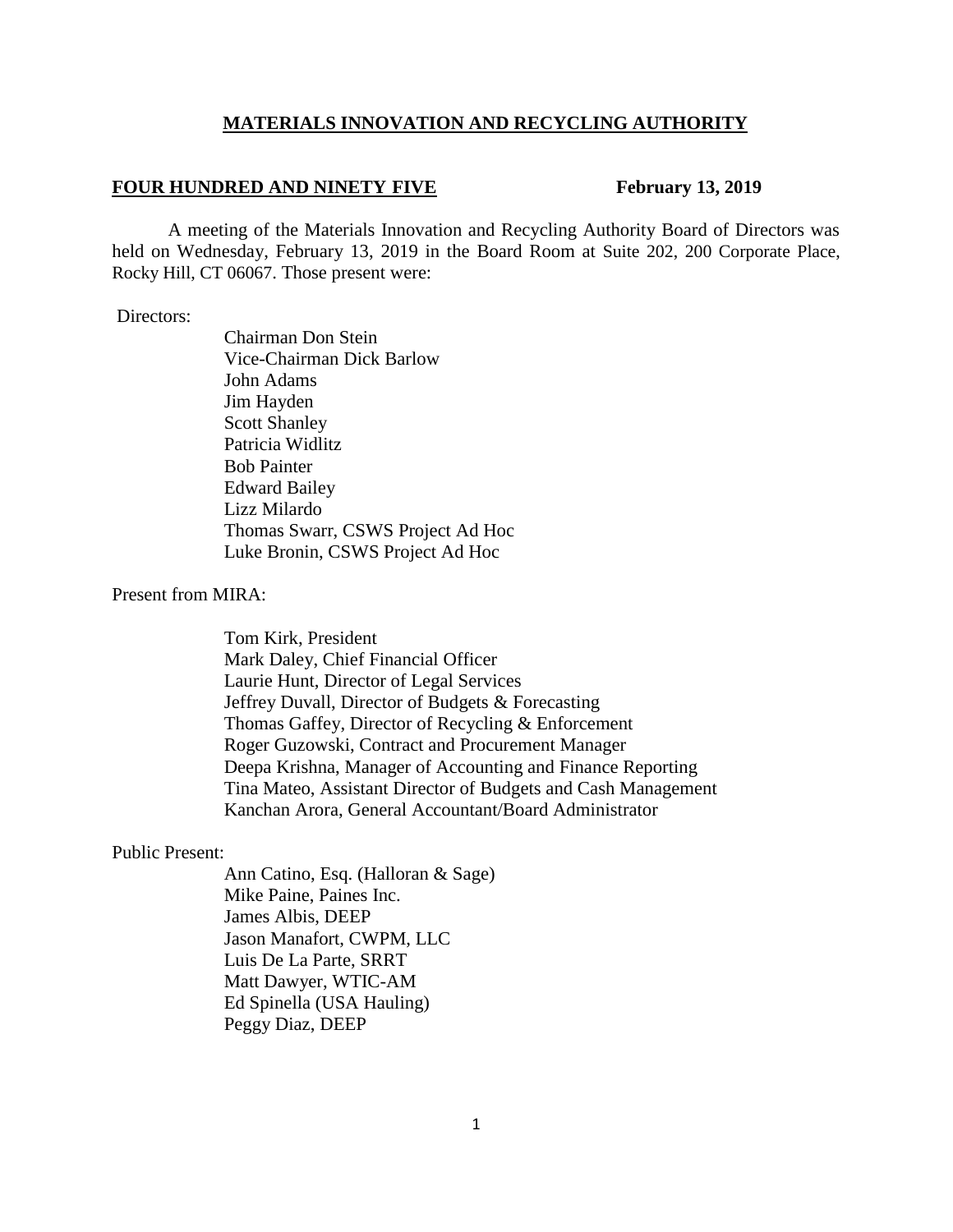Chairman Stein called the meeting officially to order at 9:34 a.m. and said that a quorum was present.

## **PUBLIC PORTION**

Chairman Stein said the agenda allowed for a public portion in which the Board would accept written testimony and allow individuals to speak for a limit of three minutes.

Mike Paine, President of Paines Inc. introduced himself to the Board as one of our haulers and said he understands that MIRA is considering raising the Tip Fee as of March 1<sup>st</sup> and that gives him less than two weeks to reformat his bills and bill his customers -- and many of his customers are already billed on a 6 months cycle. If MIRA could delay the increase, he would appreciate it. More notice for the haulers to educate their customers would be helpful.

## **APPROVAL OF THE JANUARY 23, 2019, BOARD MEETING MINUTES**

Chairman Stein requested a motion to approve the minutes of the January 23, 2019 Board meeting. Director Painter made the motion which was seconded by Director Hayden.

The motion previously made and seconded was approved. Chairman Stein, Vice-chairman Barlow, Director Hayden, Director Adams, Director Painter, Director Bailey, Director Widlitz, Ad Hoc Member Swarr and Ad Hoc Member Bronin voted yes. Director Milardo abstained.

| <b>Directors</b>            | Aye | <b>Nay</b> | <b>Abstain</b> |
|-----------------------------|-----|------------|----------------|
|                             |     |            |                |
| <b>Chairman Stein</b>       | X   |            |                |
| <b>Vice Chairman Barlow</b> | X   |            |                |
| John Adams                  | X   |            |                |
| Jim Hayden                  | X   |            |                |
| <b>Bob Painter</b>          | X   |            |                |
| <b>Scott Shanley</b>        | X   |            |                |
| Lizz Milardo                |     |            | X              |
| <b>Edward Bailey</b>        | X   |            |                |
| <b>Pat Widlitz</b>          | X   |            |                |
| <b>Ad Hoc Members</b>       | Aye | <b>Nay</b> | <b>Abstain</b> |
| Tom Swarr, CSWS Ad Hoc      | X   |            |                |
| Luke Bronin, CSWS Ad Hoc    | X   |            |                |

# **FINANCE COMMITTEE REPORT**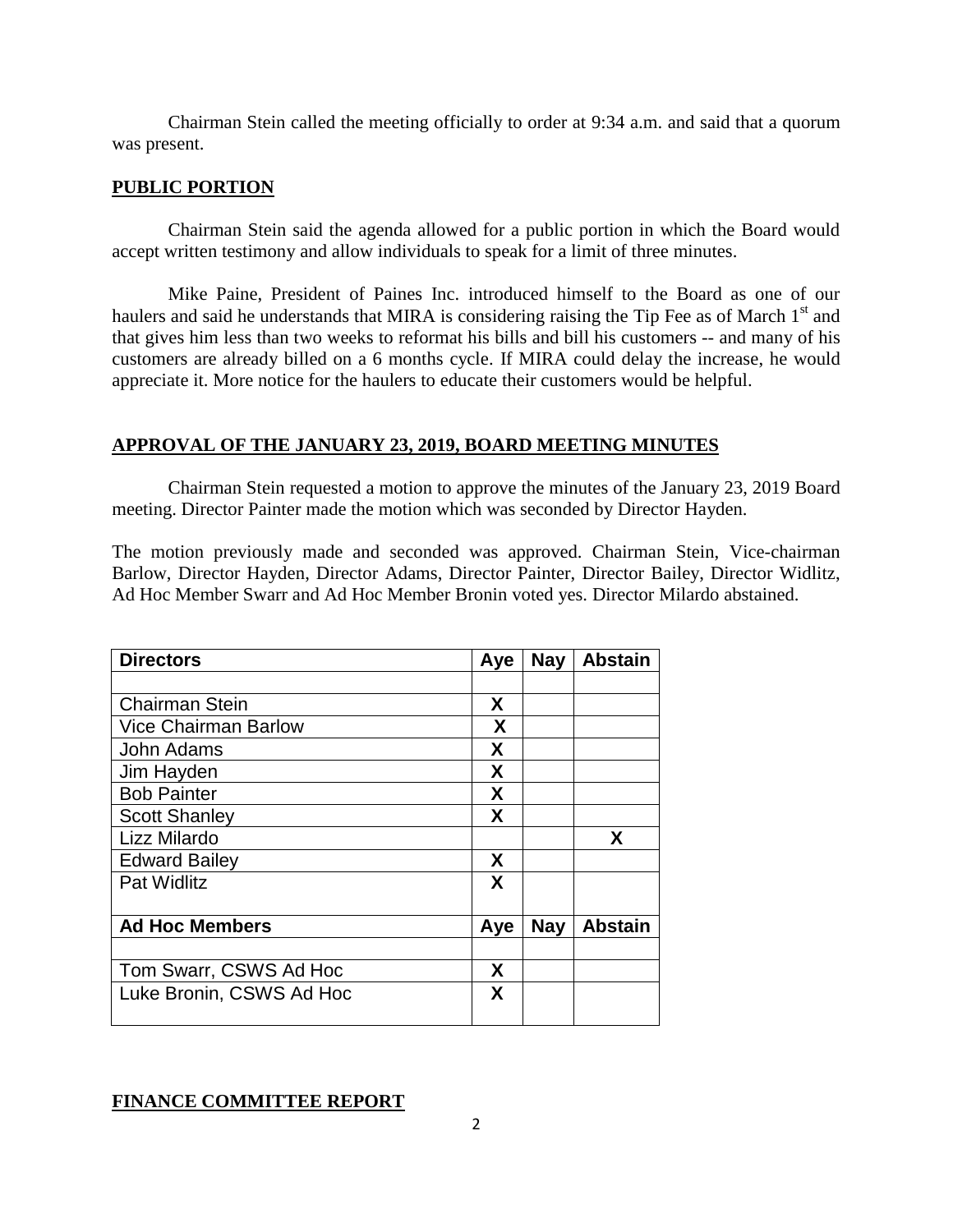# **REVIEW AND APPROVE DRAFT RESOLUTION REGARDING RECOVERY OF "ADDITIONAL COSTS" UNDER THE MUNICIPAL SOLID WASTE MANAGEMENT SERVICES AGREEMENTS.**

Chairman Stein requested a motion on the above referenced item. The motion was made by Director Milardo and seconded by Director Painter.

**WHEREAS,** The Materials Innovation and Recycling Authority ("Authority") grants access to its Connecticut Solid Waste System ("CSWS") under the terms and conditions of Municipal Solid Waste Management Services Agreements ("MSAs") with fifty-one Connecticut municipalities; and

**WHEREAS,** Section 2.7 of the MSA provides for the Authority's redirection of Emergency Bypass Waste to Alternate Disposal Facilities when the Authority is not able to accept deliveries to the CSWS under the MSAs; and

**WHEREAS,** Section 2.7 and Exhibit A to the MSA further provides that when such redirection of Emergency Bypass Waste is due to any event or circumstance beyond the Authority's or its contractor's control, and was not anticipated as of the effective date of the MSA, that the Authority's obligation to pay Additional Costs with respect to such Emergency Bypass Waste is limited to available insurance proceeds; and

**WHEREAS,** the CSWS Turbine #5 was taken off line for major repair activity on September 30, 2018 which substantially restricted the Authority's ability to accept waste deliveries, and this circumstance was further exacerbated on November 5, 2018 by the mechanical failure of the CSWS Turbine #6 while the Turbine #5 repairs were underway, causing the Authority to redirect Emergency Bypass Waste to Alternate Disposal Facilities due to circumstances beyond the Authority's and its contractor's control; and

**WHEREAS,** the Authority has incurred and continues to incur Additional Costs not recoverable through insurance proceeds which costs include, but are not limited to, transportation and disposal of Emergency Bypass Waste at prices that exceed tip fees due under the MSAs throughout a forty-five day deductible period not covered by the Authority's Business Interruption and Extra Expense insurance policy; and

**WHEREAS,** management has recommended that the recovery of such additional costs commence March 1, 2019 at the rate of seven dollars (\$7.00) per ton of waste delivered pursuant to the MSAs and the Authority has previously provided sixty (60) days' notice of a potential tip fee increase as required under Section 22a-265 of the Connecticut General Statutes; and

**WHERAS,** such recommendation is made in conjunction with management's recommended Fiscal Year 2020 CSWS Division Operating and Capital Budgets under consideration by the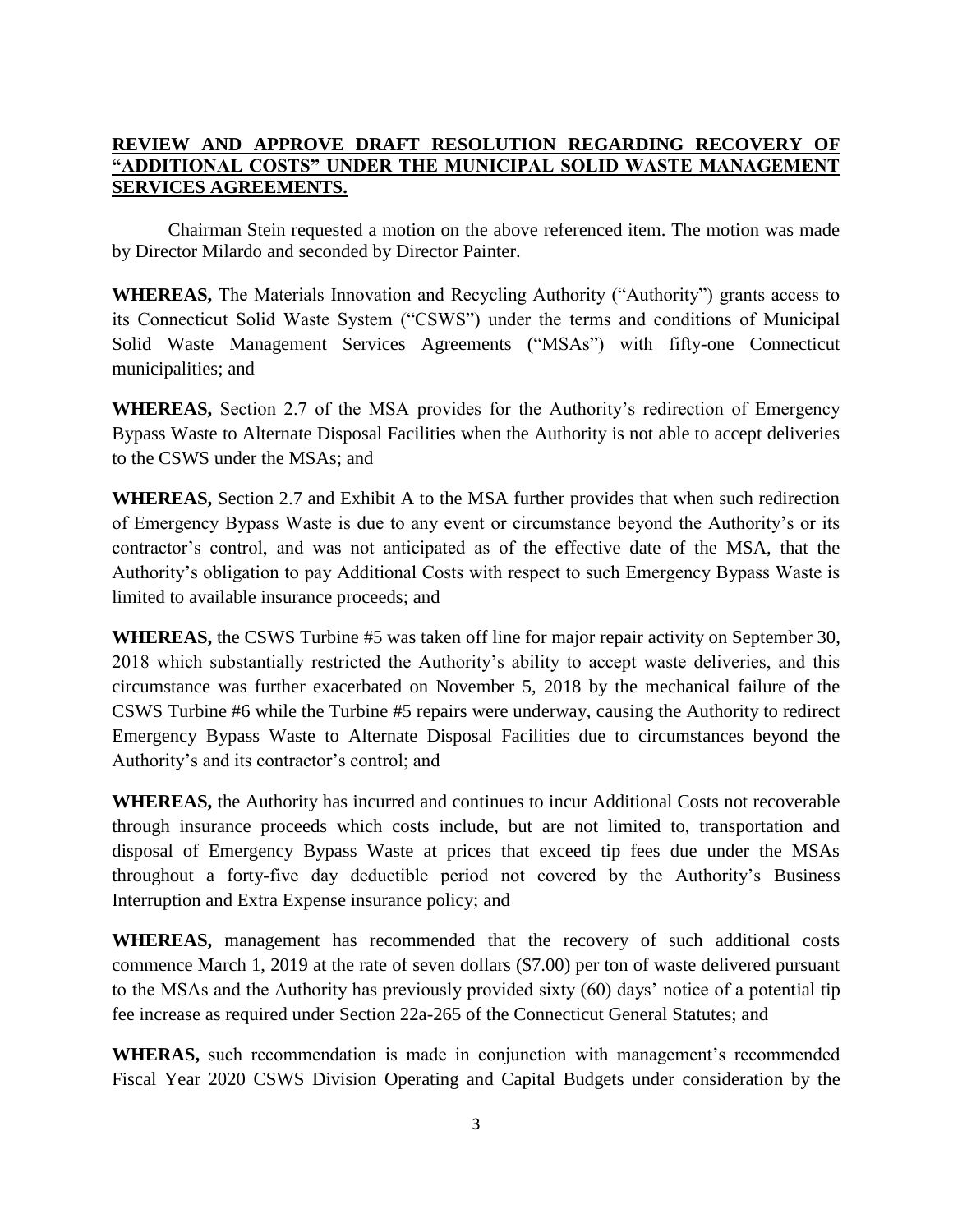Authority which recommended budget provides for a further four dollar (\$4.00) per ton increase in tip fees established under applicable provisions of the MSAs to be effective July 1, 2019.

## **NOW, therefore, be it:**

**RESOLVED:** That effective March 1, 2019 the Authority's Fiscal Year 2019 tip fee pursuant to its Tier 1 Long Term, Tier 1 Short Term, Tier 2 and Tier 3 MSAs shall each increase by seven dollars (\$7.00) per ton.

**FURTHER RESOLVED:** That management is directed to calculate and report the sum of all such additional costs as soon as practical after the full restoration of CSWS operations which report shall include the estimated date(s) upon which all such Additional Costs shall have been recovered from applicable types and categories of waste and users of the CSWS.

Mr. Daley said the item addresses recovery of additional costs associated with the unplanned outages of Turbines 5 and 6. These outages caused the Authority to redirect what is referred to as "Emergency Bypass Waste" under the Municipal Services Agreements and incur additional costs in the process of doing so under the agreements. MIRA'S obligation to pay additional costs under these circumstances is limited to its recovery under insurance proceeds. Our applicable insurance policies include a 45 day deductible period per event for business interruption and extra expense, and \$250,000 deductible per event on property damage.

Mr. Daley said we have been working with a high level estimate of \$3 million in additional costs reflecting two events with diversions of 6,000 tons per week and an incremental cost of \$30 per ton. Mr. Daley said MIRA will not know the final cost until we fully recover from the outages and settle out all claims.

Mr. Daley said that, after extensive discussion, the Finance Committee decided to recommend a tip fee increase of \$7 per ton as of March 1, 2019, and an additional increase of \$4 per ton as of July 1, 2019. That will result in \$1 million recovery in fiscal 2019 and \$2 million in fiscal 2020.

Chairman Stein asked if that is a \$250,000/month issue.

Mr. Daley said yes, that is what it equates to. He said the turbine outages have presented a cash flow challenge that is being met.

Director Barlow asked whether, if we deferred the increase a month, our cash flow would survive.

Mr. Daley said yes, we would be able to defer the increase a month presuming we were still collecting the \$1 million by the end of fiscal year 2019.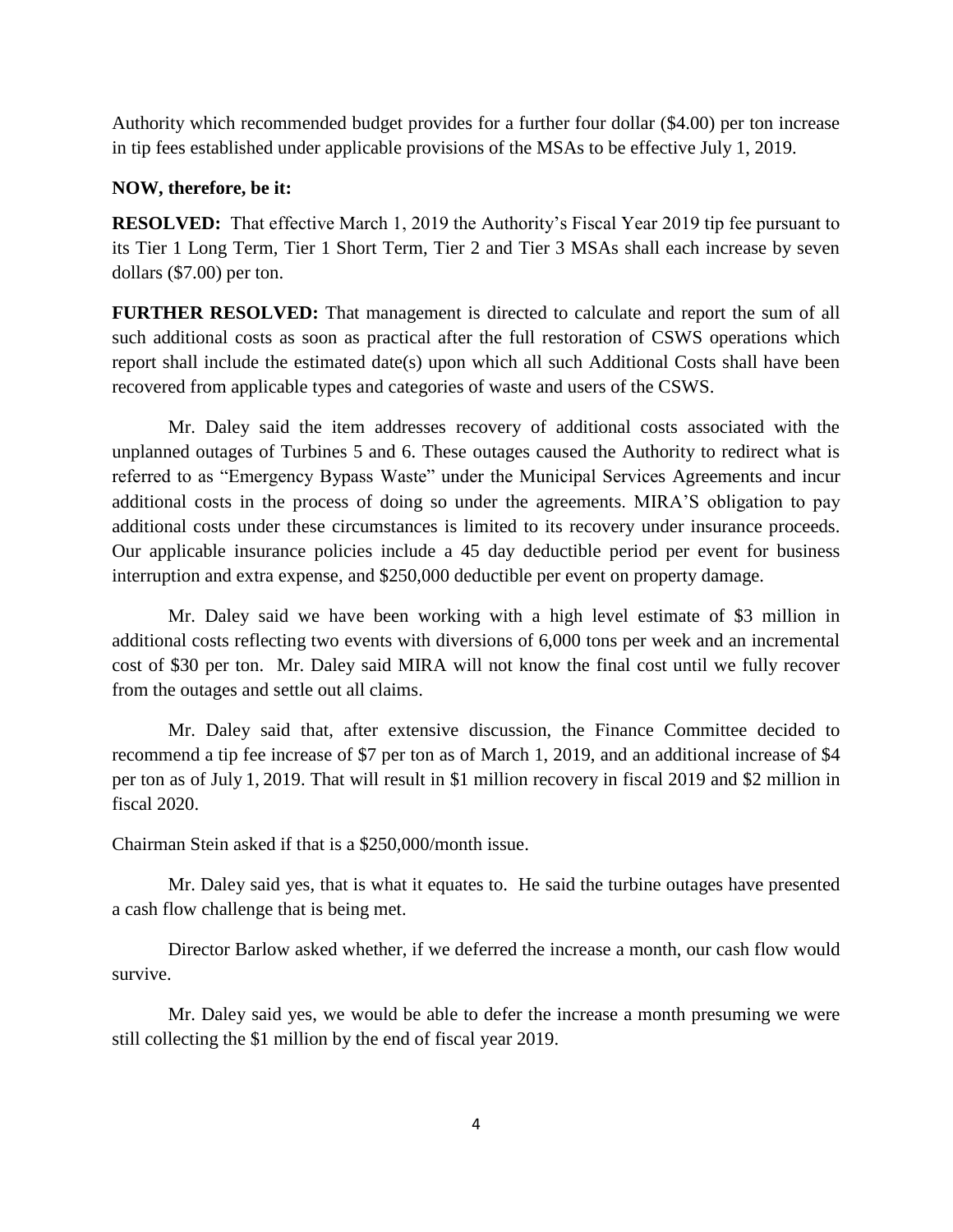Ad Hoc Member Bronin asked for further explanation of the amount we are seeking this year. We had a three million dollar hit and we are seeking to recover in 2019 and 2020. Why not deal with all of this in the new budget year if cash flow is not a problem?

Mr. Daley said we do have a cash flow challenge; additionally, we have an issue with our contracts -- the recommended FY 2020 tip fee will exceed the MSA opt-out price and towns will have the ability to exit their contracts.

Mr. Kirk presented option A- \$7 tip fee increase starting March  $1<sup>st</sup>$  or option B – postponing the increase for a month and option C, no FY 19 increase at all, which will fully exhaust our reserves.

The Board of Directors had a brief discussion, Director Barlow made an amended motion to change the wording of paragraph 6 of the proposed resolution from "March 1<sup>st</sup> 2019 at the rate of seven dollars (\$7.00) per ton" to "April 1, 2019 at the rate of \$9.35 per ton"; to change the wording of paragraph 7 from "a further four dollar (\$4.00) per ton increase" to "a further \$1.65 per ton increase"; and to make the corresponding changes to the first "Resolved" paragraph. The motion was seconded by Director Shanley.

Ad Hoc Member Bronin asked if the pilot payment of \$1.5 million to City of Hartford will be made at the end of this fiscal year

Mr. Daley said there is not a contract in place for the Hartford Pilot which prevents me from making a payment.

Mr. Kirk said we would need a vote of the Board.

Director Shanley said we are not sure if we will be in the position to make this payment at the end of the fiscal year.

Chairman Stein asked if the \$1.5 million pilot payment is in the analysis.

Mr. Daley said the money is in the budget, but there is a cash flow challenge until the insurance proceeds come in. We don't need to increase the rate change; we just need to manage the cash flow.

Director Shanley asked how much additional rate increase would be necessary to raise the \$1.5 million.

Mr. Daley said \$12 additional in April 2019 to raise the \$1.5 million for the pilot payment.

Mr. Daley said cash flow analysis includes insurance proceeds currently but if that doesn't come in then it will require drawing down from the Property Division General Fund or possibly the Landfill Operating account.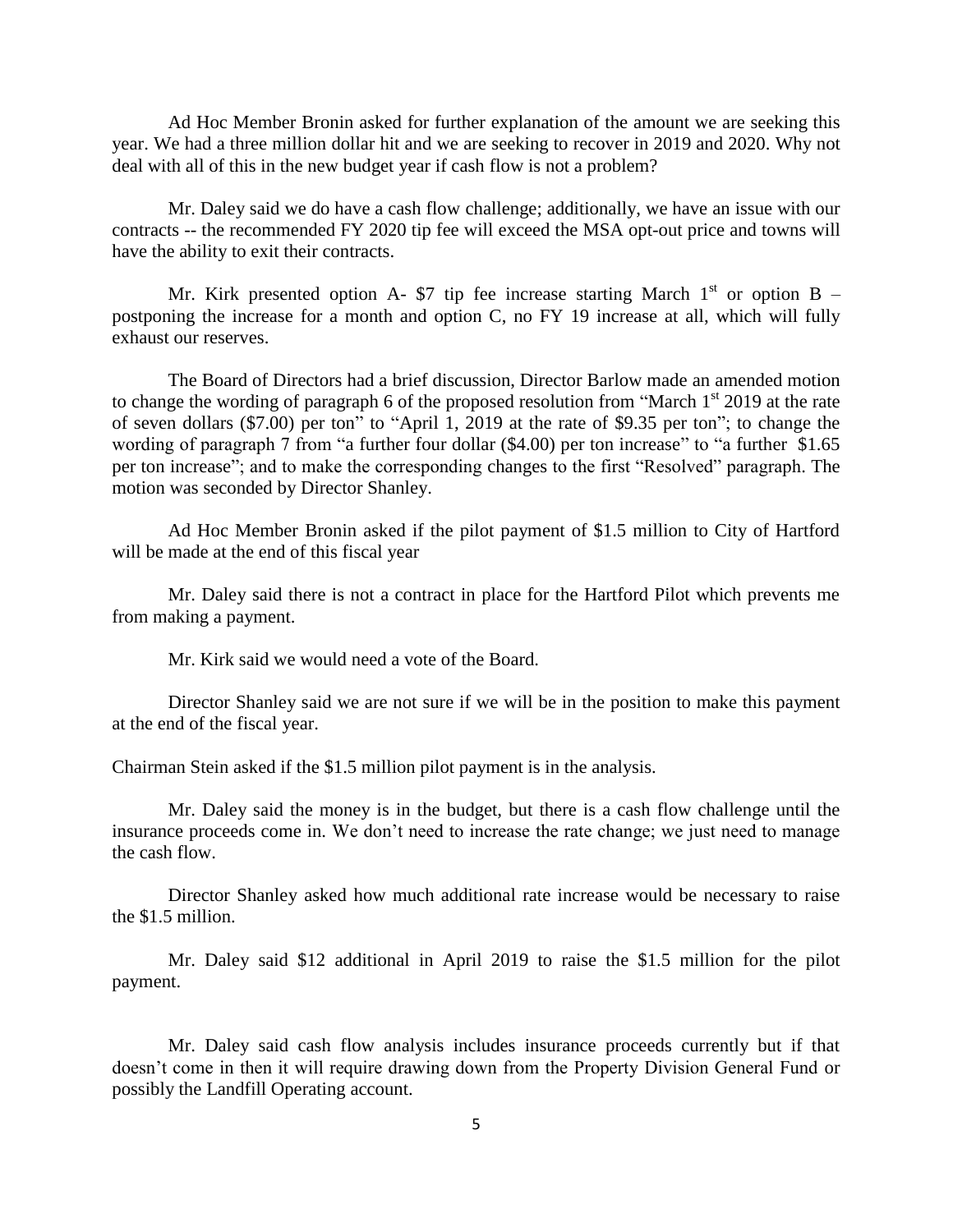Chairman Stein said if there are no unseen circumstances, the commitment is to pay the \$1.5 million pilot payment to the City of Hartford.

The amended motion previously made and seconded was approved. Chairman Stein, Vicechairman Barlow, Director Hayden, Director Adams, Director Painter, Director Widlitz, Director Bailey, Director Shanley, Director Milardo and Ad Hoc Member Swarr and Ad Hoc Member Bronin voted yes.

| <b>Directors</b>            | Aye | <b>Nay</b> | <b>Abstain</b> |
|-----------------------------|-----|------------|----------------|
|                             |     |            |                |
| <b>Chairman Stein</b>       | X   |            |                |
| <b>Vice Chairman Barlow</b> | X   |            |                |
| John Adams                  | X   |            |                |
| Jim Hayden                  | X   |            |                |
| <b>Bob Painter</b>          | X   |            |                |
| <b>Scott Shanley</b>        | X   |            |                |
| Lizz Milardo                | X   |            |                |
| <b>Edward Bailey</b>        | X   |            |                |
| <b>Pat Widlitz</b>          | X   |            |                |
|                             |     |            |                |
| <b>Ad Hoc Members</b>       | Aye | <b>Nay</b> | <b>Abstain</b> |
|                             |     |            |                |
| Tom Swarr, CSWS Ad Hoc      | X   |            |                |
| Luke Bronin, CSWS Ad Hoc    | X   |            |                |
|                             |     |            |                |

## **REVIEW AND APPROVE DRAFT RESOLUTION REGARDING APPROVING THE FISCAL YEAR 2020 LANDFILL DIVISION OPERATING BUDGET.**

Chairman Stein requested a motion on the above referenced item. The motion to approve was made by Director Shanley and seconded by Director Hayden.

**RESOLVED:** That the Fiscal Year 2020 Materials Innovation and Recycling Authority Operating Budget for the Landfill Division attached hereto as Exhibit A be adopted substantially in the form as presented and discussed at this meeting.

Mr. Daley informed the Committee that we have total operating revenue of \$254,000 which is flat in comparison to Fiscal Year 2019. This primarily consists of Hartford Solar project energy sales, but also includes Shelton lease payments and some additional pending solar project payments. Operating expenses include our share of energy sales, insurance and other expenses including a small allocation from the Authority Budget (2.8%). MIRA has a small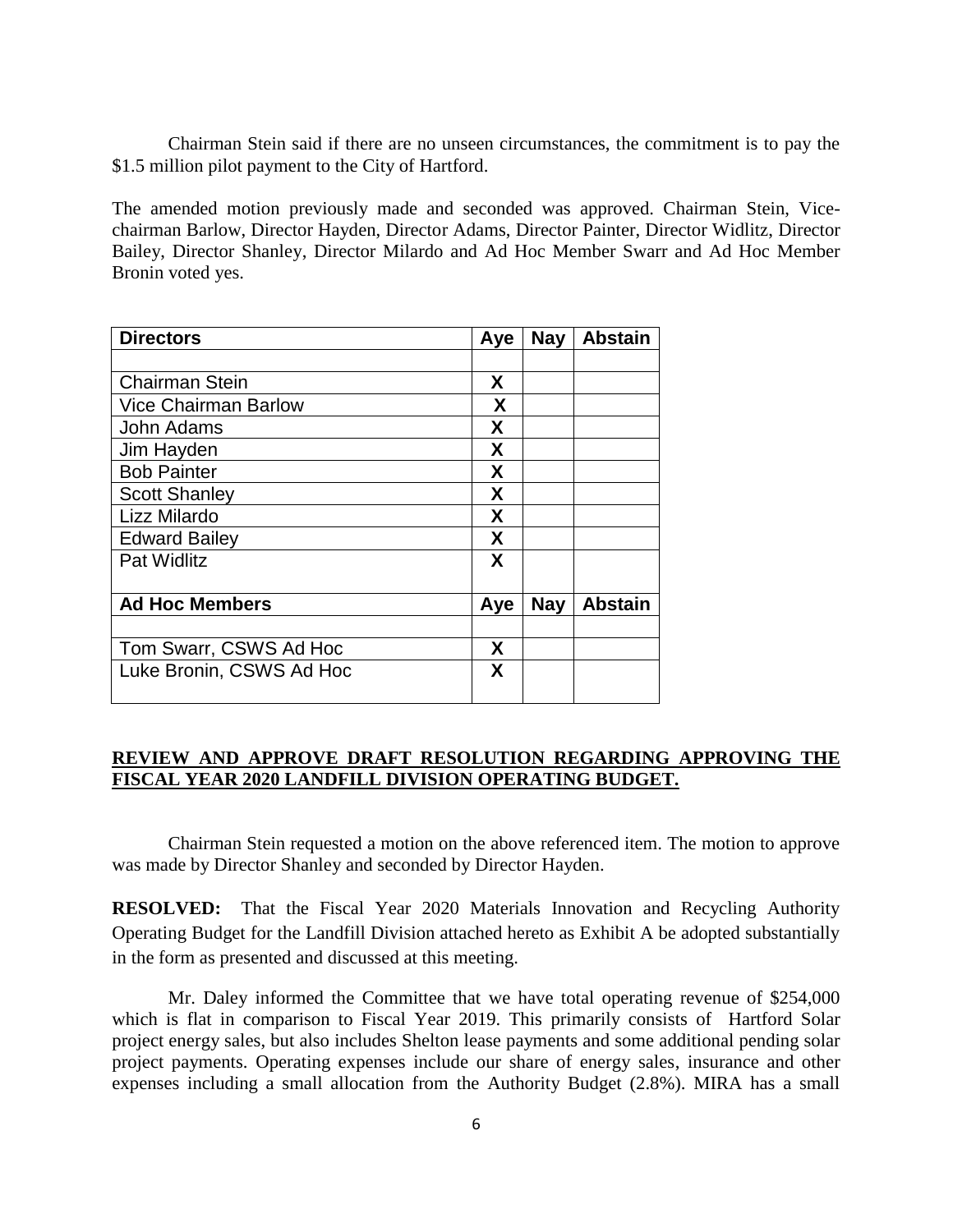surplus of about \$26,000, however note that we are showing insurance premium paid previously as part of multi-year procurement.

The motion previously made and seconded was approved. Chairman Stein, Vice-chairman Barlow, Director Hayden, Director Adams, Director Painter, Director Widlitz, Director Bailey, Director Shanley, and Director Milardo voted yes.

| <b>Directors</b>            | Aye | <b>Nay</b> | <b>Abstain</b> |
|-----------------------------|-----|------------|----------------|
|                             |     |            |                |
| <b>Chairman Stein</b>       | X   |            |                |
| <b>Vice Chairman Barlow</b> | X   |            |                |
| John Adams                  | X   |            |                |
| Jim Hayden                  | X   |            |                |
| <b>Bob Painter</b>          | X   |            |                |
| <b>Scott Shanley</b>        | X   |            |                |
| Lizz Milardo                | X   |            |                |
| <b>Edward Bailey</b>        | X   |            |                |
| <b>Pat Widlitz</b>          | X   |            |                |
| <b>Ad Hoc Members</b>       | Aye | <b>Nay</b> | <b>Abstain</b> |
|                             |     |            |                |
| Tom Swarr, CSWS Ad Hoc      |     |            |                |
| Luke Bronin, CSWS Ad Hoc    |     |            |                |

## **REVIEW AND APPROVE DRAFT RESOLUTION REGARDING APPROVING THE FISCAL YEAR 2020 PROPERTY DIVISION OPERATING AND CAPITABL BUDGET.**

Chairman Stein requested a motion on the above referenced item. The motion to approve was made by Director Shanley and seconded by Director Widlitz.

**WHEREAS,** The Materials Innovation and Recycling Authority ("Authority") maintains a Property Division for certain revenue producing assets not in service to its Connecticut Solid Waste System; and

**WHEREAS,** The Authority has previously established certain reserve funds for the retention, transfer and use of its Property Division income consistent with its statutory purposes which reserve funds currently include, but are not limited to, a Tip Fee Stabilization Fund intended to be drawn upon by the Connecticut Solid Waste System (CSWS) during periods of relatively low Non-Disposal Fee Revenue, and subsequently refunded contingent on future CSWS financial performance, as a means to mitigate inflationary pressures on CSWS solid waste disposal fees; a Property Division Improvement Fund, Jets Major Maintenance Fund, MIRA Severance Fund, Property Division General Fund and CSWS Improvement Fund; and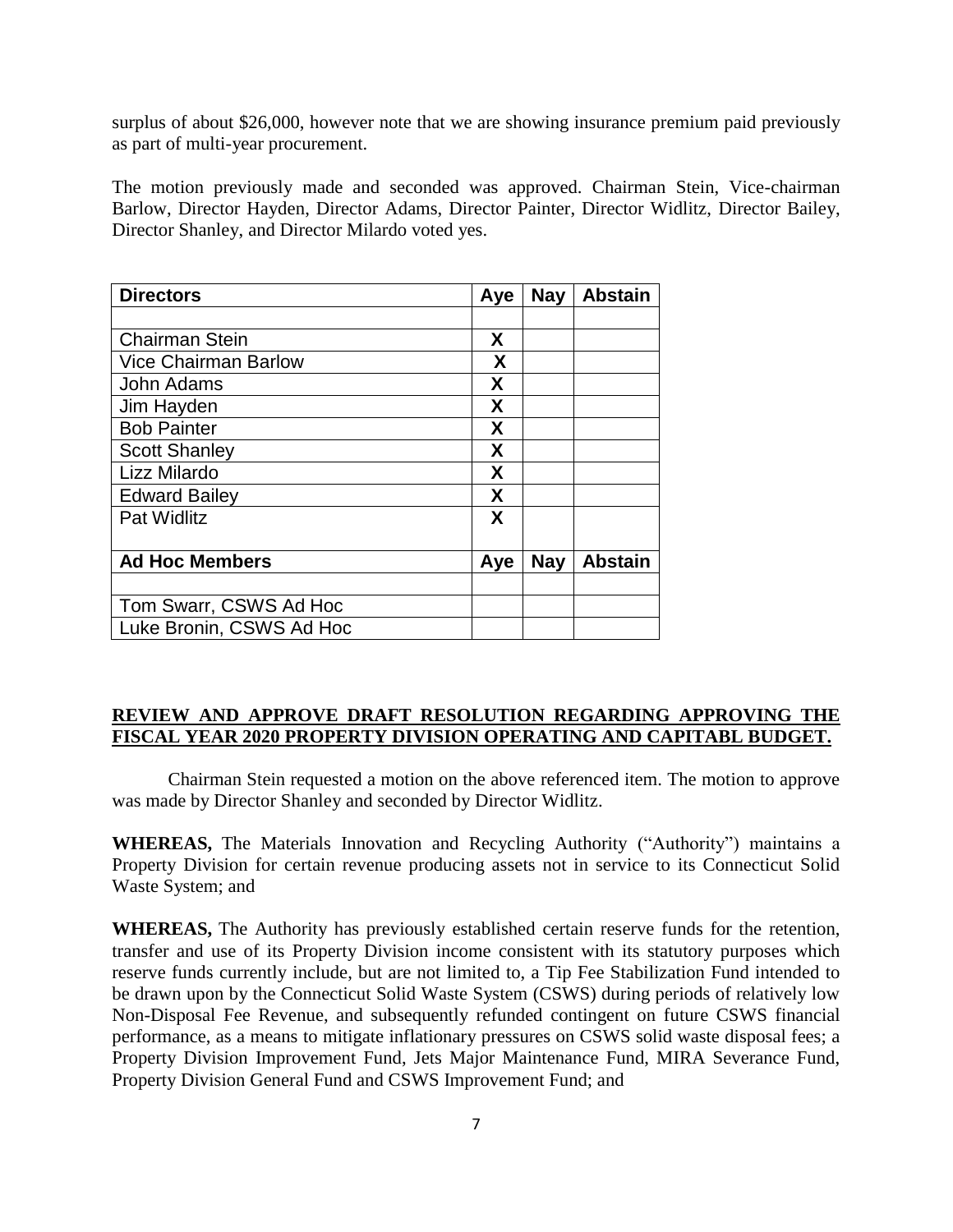**WHEREAS,** The Authority annually adopts a Property Division Operating and Capital Budget and directs the distribution of its Property Division income to such funds in support of CSWS and Property Division operations and its other organizational needs; and

**WHEREAS,** The Authority anticipates that declining Non Disposal Fee Revenue and the operational performance the CSWS Resource Recovery Facility will continue to put added pressure on CSWS tip fees in connection with the development of its Fiscal Year 2020 operating and capital budgets necessitating additional contributions to the CSWS Tip Fee Stabilization Fund.

## **NOW THEREFORE, be it**

**RESOLVED:** That the Fiscal Year 2020 Materials Innovation and Recycling Authority Operating and Capital Budgets for the Property Division attached hereto as Exhibit A be adopted substantially in the form as presented in Exhibit B attached hereto and discussed at this meeting; and

**FURTHER RESOLVED:** That management is directed to execute adopted Fiscal Year 2020 distributions to the Property Division Improvement Fund and MIRA Severance Reserve in eight equal installments as part of the disbursement of Property Division receipts for the periods ending November 30, 2019 through June 30, 2020; and

**FURTHER RESOLVED:** That effective with the disbursement of receipts for the period ending July 31, 2019 and continuing through and including the disbursement of receipts for the period ending June 30, 2020, the Board of Directors authorizes the next \$8,700,000 in Property Division receipts remaining within the Property Division Clearing Account after disbursement to the Property Division Operating STIF, Property Division Improvement Fund, and MIRA Severance Reserve to be transferred directly to the CSWS Tip Fee Stabilization Fund in lieu of the Property Division General Fund, and the heretofore established maximum Tip Fee Stabilization Fund value is hereby increased by the amount of such transfers. Management is directed to report monthly to the Board on the status of such transfers to the Tip Fee Stabilization Fund which shall not exceed \$8,700,000 during this period without further Board authorization.

Mr. Daley presented Fiscal Year 2020 proposed Property Division budget in two attachments. The first one shows the summary draft proposal shown in comparison to the Fiscal Year 2019 adopted budget and the Fiscal Year 2018 budget versus actual performance. The second attachment is the presentation format reflecting just the Fiscal Year 2020 proposal. Mr. Daley said that we had estimated \$10.8 million in income available for distribution to reserves, but held off recommending reserve contributions until the CSWS budget was fully developed. Since then, MIRA received updated insurance quotes which lowered income slightly to \$10.76 million, and we have zeroed in on CSWS budget alternatives that all include \$8.7 million for Tip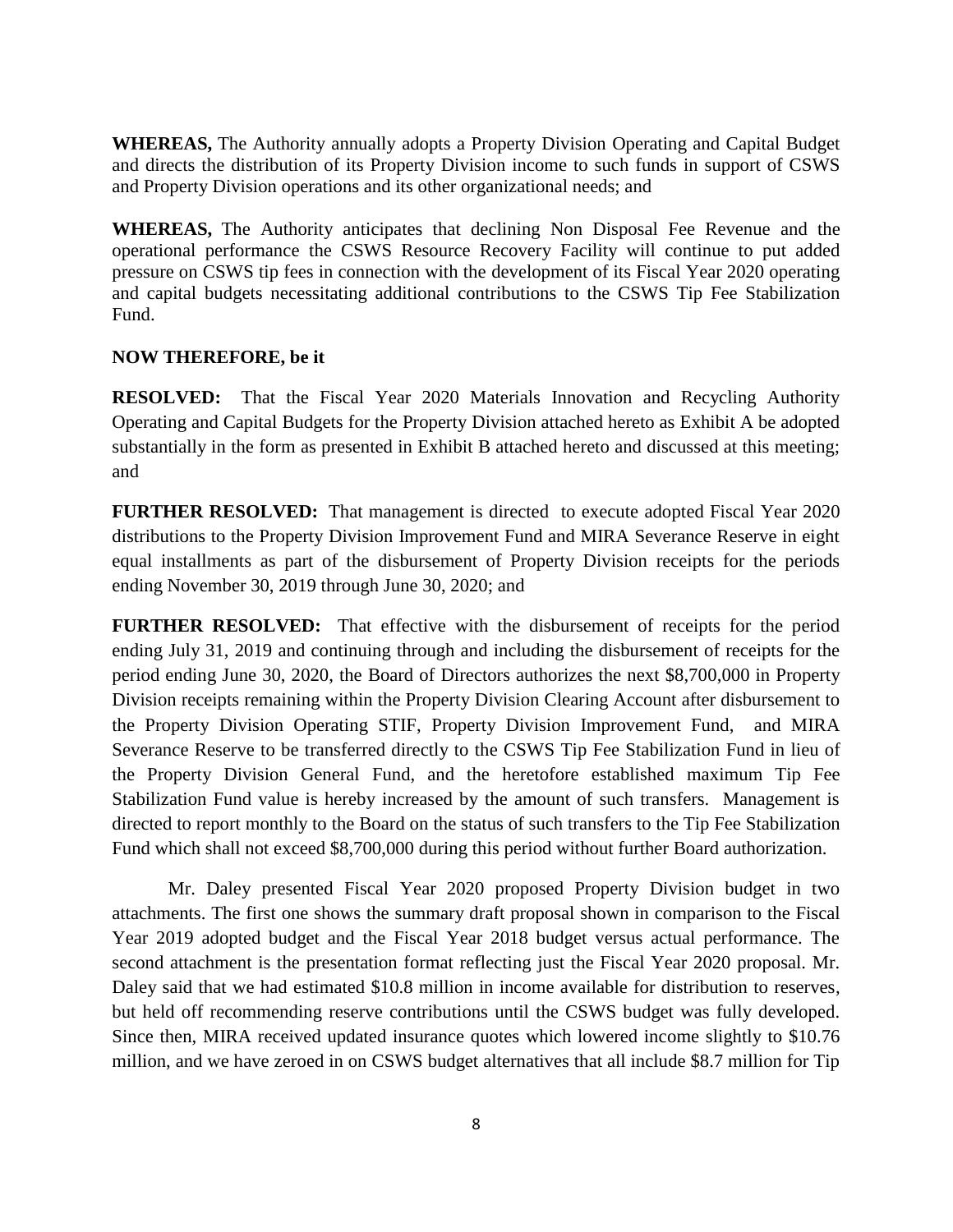Fee Stabilization. Considering this, the status of plant operations and Resource Rediscovery, we are recommending Property Division income be distributed to four reserve funds.

- \$8,700,000 to Tip Fee Stabilization.
- \$200,000 for Property Division Improvement Fund (Jets Major Maintenance).
- \$800,000 to Severance Reserve (which will bring us to 75% June 20, 2018 liability).
- Remainder to Property Division General Fund = \$1,062,565.
- No Further Distribution to Jets Major Maintenance.
- After Fiscal Year 2019, we will have about \$1.4 million in Jets Major Maintenance Reserve.

Mr. Daley said the \$4.1 million reduction in revenue is directly related to lower capacity payments for the Jets under ISO FCA 10. Operating expenses increase by \$220,000 over the Fiscal Year 2019 budget. MIRA expenses account for about half of that due to increased insurance costs and increased share of Authority budget (up to 20.55% from 18.5%). The rest is tied to Jet Operating charges, including an increase in fuel budget, offset by savings in other budgets. The fuel budget increased due to a price per gallon of \$3.25 (it had been \$2.75).

Mr. Daley said the resolution is structured to execute distributions to the Property Division Improvement Fund and Severance Reserve beginning in November. Then the next \$8.7 million is distributed to Tip Fee Stabilization. After the \$8.7 million cap on Tip Fee Stabilization funds is reached, MIRA will begin transferring to the Property Division General Fund.

The motion previously made and seconded was approved. Chairman Stein, Vice-chairman Barlow, Director Hayden, Director Adams, Director Painter, Director Widlitz, Director Bailey, Director Shanley, and Director Milardo voted yes.

| <b>Directors</b>            | Aye | <b>Nay</b> | <b>Abstain</b> |
|-----------------------------|-----|------------|----------------|
|                             |     |            |                |
| <b>Chairman Stein</b>       | X   |            |                |
| <b>Vice Chairman Barlow</b> | X   |            |                |
| John Adams                  | X   |            |                |
| Jim Hayden                  | X   |            |                |
| <b>Bob Painter</b>          | X   |            |                |
| <b>Scott Shanley</b>        | X   |            |                |
| Lizz Milardo                | X   |            |                |
| <b>Edward Bailey</b>        | X   |            |                |
| <b>Pat Widlitz</b>          | X   |            |                |
|                             |     |            |                |
| <b>Ad Hoc Members</b>       | Aye | <b>Nay</b> | <b>Abstain</b> |
|                             |     |            |                |
| Tom Swarr, CSWS Ad Hoc      |     |            |                |
| Luke Bronin, CSWS Ad Hoc    |     |            |                |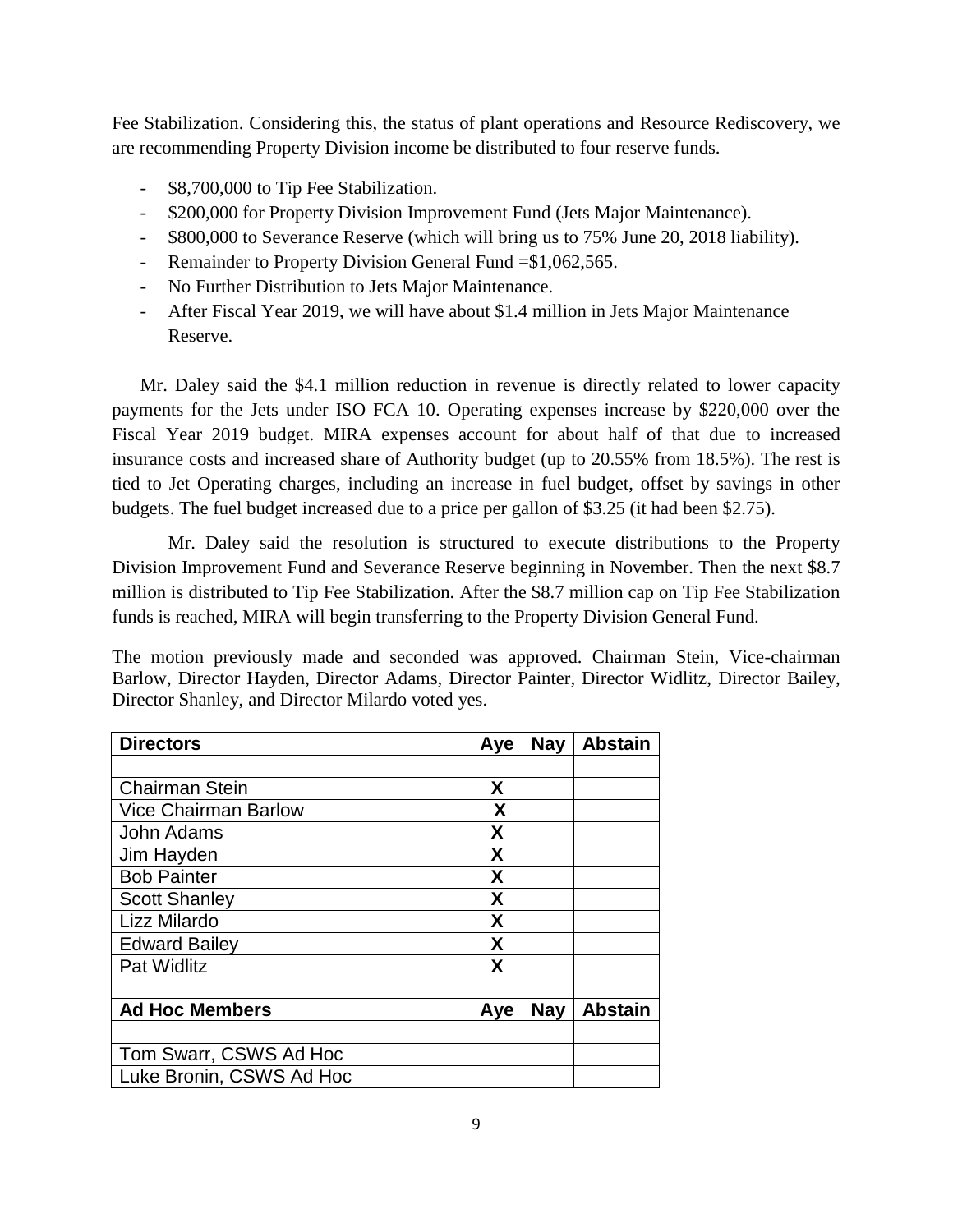# **REVIEW AND APPROVE DRAFT RESOLUTION REGARDING APPROVING THE FISCAL YEAR 2020 CONNECTICUT SOLID WASTE SYSTEM OPERATING AND CAPITAL BUDGET.**

Chairman Stein requested a motion on the above referenced item. The motion to approve was made by Director Shanley and seconded by Director Hayden.

**RESOLVED:** That the Fiscal Year 2020 Materials Innovation and Recycling Authority Operating and Capital Budget for the Connecticut Solid Waste System ("CSWS") attached hereto as Exhibit A (presentation form) and Exhibit B (budget line items) is hereby adopted as presented and discussed at this meeting; and

**FURTHER RESOLVED:** That the Board of Directors hereby acknowledges that such CSWS Operating and Capital Budget does not include funding of activities associated with the Department of Energy and Environmental Protection's Resource Rediscovery Request for Proposals including its direction that the Authority enter into an agreement for the redevelopment of the CSWS with the Sacyr Rooney Recovery Team, LLC ("Resource Rediscovery Activities"); and

**FURTHER RESOLVED:** That management is directed to develop and recommend for approval by the Board of Directors a budget, source of funds and reporting protocol for such Fiscal Year 2020 Resource Rediscovery Activities at the appropriate time if and when such funding previously approved for these purposes is determined insufficient; and

**FURTHER RESOLVED:** That the Board of Directors hereby approves and establishes the following CSWS tip fees for FY 2020:

- Tier 1 Short Term \$85.00 per ton
- Tier 1 Long Term \$83.00 per ton
- $\bullet$  Tier 2 \$87.00 per ton
- Tier  $3 $83.00$  per ton
- Waste Hauler (Non-Participating Towns):
	- o MSW Delivered to Transfer Station \$89.00 per ton
	- o MSW Delivered to Resource Recovery Facility \$87.00 per ton
	- o Recycling Delivered to Transfer Station \$46.00 per ton
	- o Recycling Delivered to Recycling Facility \$30.00 per ton
- Municipal Bulky Waste Deliveries \$100.00 per ton

Mr. Daley said the proposed CSWS Operating and Capital Budget is what was referred to last month as the modified base case scenario. In this scenario, we reduced the proposed midyear adjustment for additional cost recovery to \$7 per ton effective March 1st, 2019 through the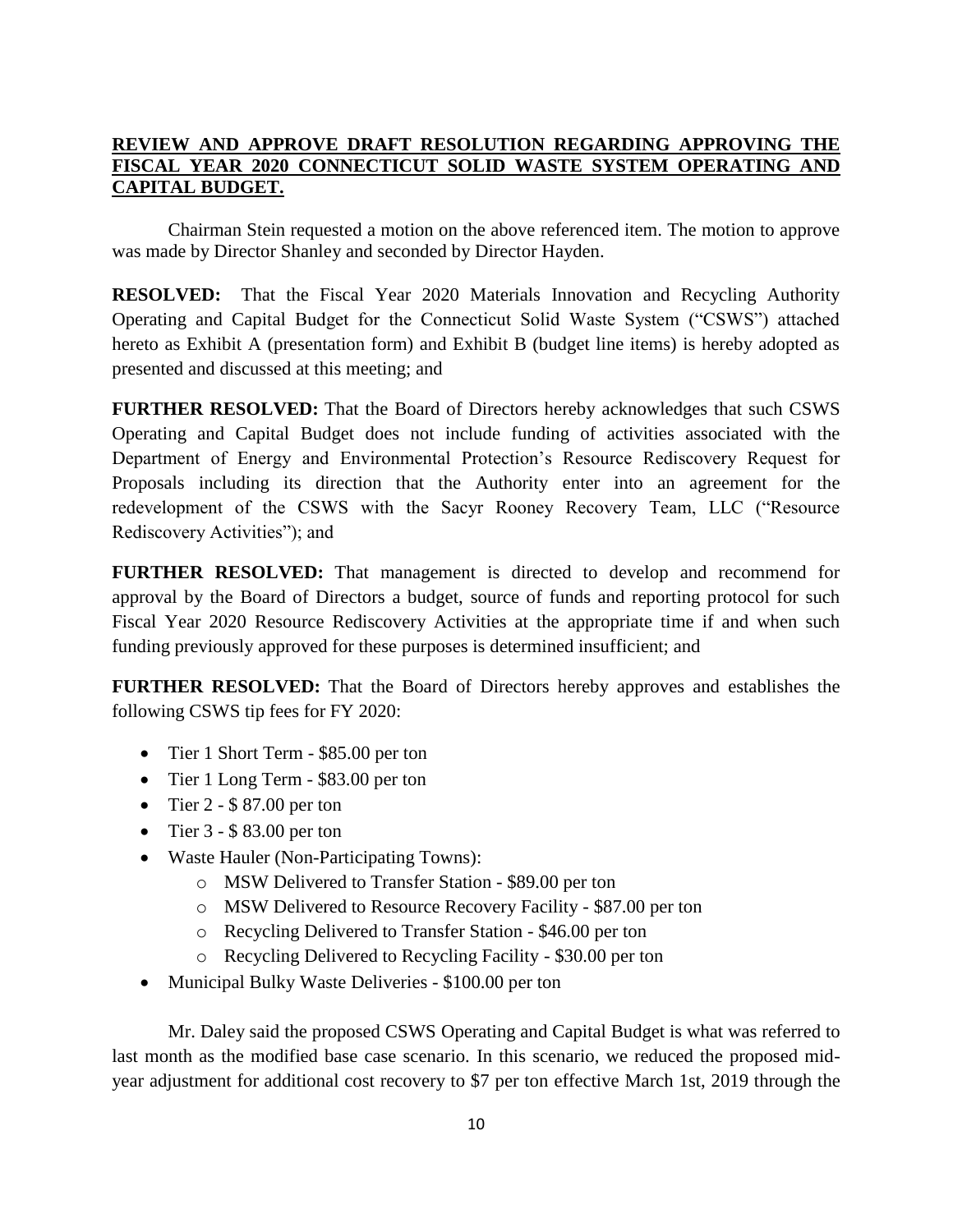end of Fiscal Year 2019, resulting in a \$79 Tier 1 long term rate. This would leave approximately \$1.9 million in additional cost recovery to be included in the Fiscal Year 2020 budget, and that produces a step up to an \$83 Tier 1 long term rate, which will be a total increase of \$11 from the current \$72. In addition, we included two scenarios at the end of the CSWS budget presentation discussed with Finance before deciding to move forward with the base: first, a single Tip Fee effective March 1, 2019 thru June 30, 2020, which would be \$82 Tier 1 long term rate, and second, a single Tip Fee effective July 1, 2019 thru June 20, 2020, which would be \$85 Tier 1 long term. Mr. Daley said, aside from the additional cost recovery to be applied in Fiscal Year 2019 versus Fiscal Year 2020, and resulting tip fees, the scenarios were the same. With regard to operating parameters: the budget reflects total MSW processing of approximately 600,000 tons which is down 4.7 % from Fiscal Year 2019 budget. MSW processing is flat in comparison to Fiscal year 2018 actual. MIRA expects 433,000 tons to come in under MSA contacts: East Hartford is now Tier 1, Newington is a new customer and Watertown transfer station reports additional MSA tons. The aggregate tons are about 61,000 tons above fiscal 2019 budget, which is about 16.4% increase, after deducting residue. This leaves 146,000 tons for non-participating town waste, which is a 15% decrease in Hauler Contracts. We expect these non-participating town tons to come in under revamped hauler contracts at a premium price. The pricing and reduced tons settle out to about a 3.2% increase in revenue. Energy generation is budgeted at 285 million kWh, which is an 11% reduction from Fiscal Year 2019 budget and a 2.3% increase from Fiscal Year 2018 actual of 278 million kWh. Recycling deliveries are budgeted at 75,000 tons, which is 14% above Fiscal Year 2018 and Fiscal Year 2019.

Mr. Daley said with regard to pricing, we are at 3.9 cents/kwh on energy. Applicable contract price is 3.91 cents/kWh for the first 20 mw and the wholesale market presently looks good relative to the budgeted rate. The FY 2020 energy price is up 15% from Fiscal Year 2019 adopted. The REC price is at \$4.50, which is down from \$12 from Fiscal Year 2019. We increased our metal sales price to about \$69/ton. This is up from current budget of \$38 and still lower than current year-to-date actual sales price of \$77.32. We are imposing tip fees for nonparticipating recycling at the levels previously proposed.

The motion previously made and seconded was approved. Chairman Stein, Vicechairman Barlow, Director Hayden, Director Adams, Director Painter, Director Widlitz, Director Bailey, Director Shanley, Director Milardo and Ad Hoc Member Swarr and Ad Hoc Member Bronin voted yes.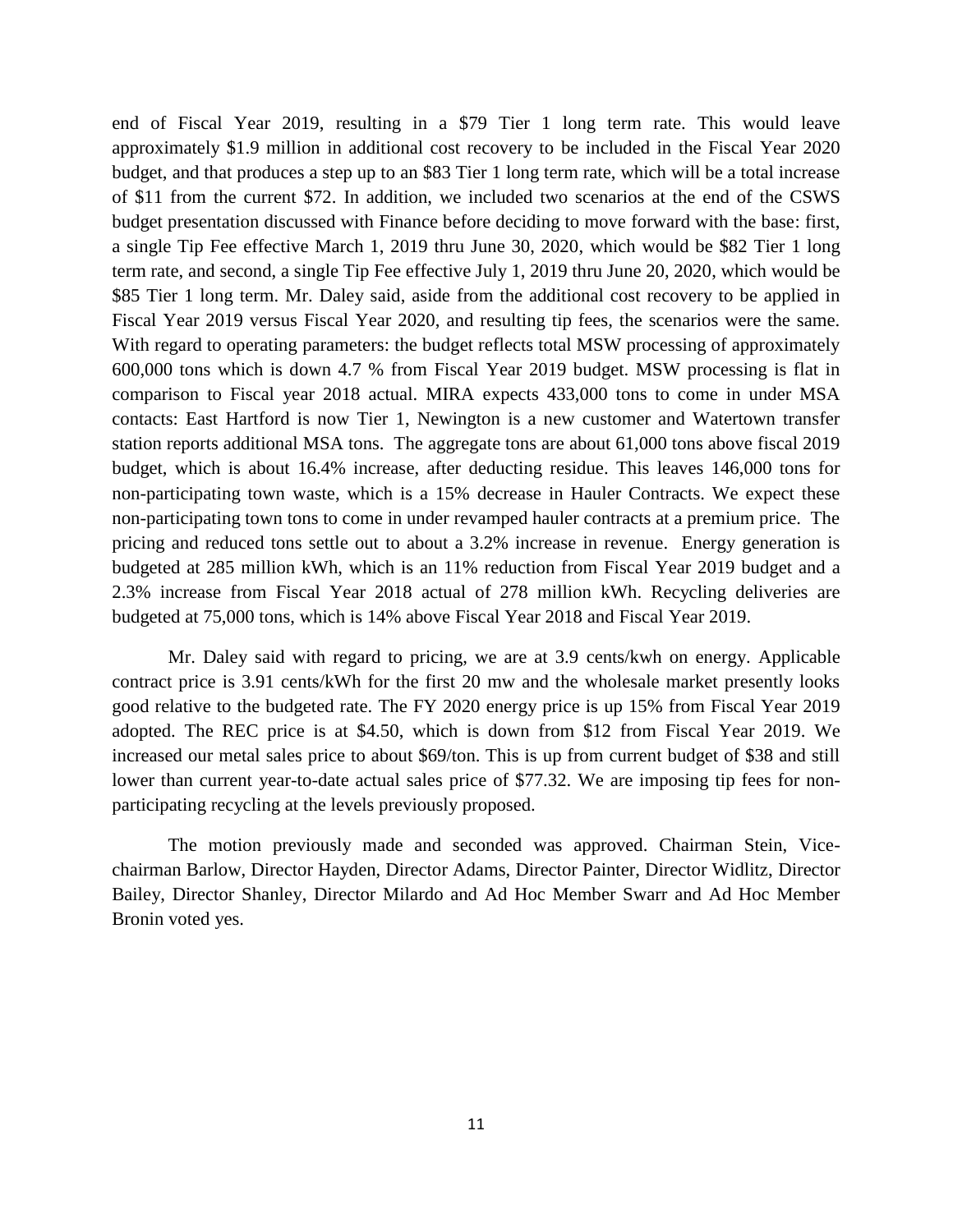| <b>Directors</b>            | Aye | <b>Nay</b> | <b>Abstain</b> |
|-----------------------------|-----|------------|----------------|
|                             |     |            |                |
| <b>Chairman Stein</b>       | X   |            |                |
| <b>Vice Chairman Barlow</b> | X   |            |                |
| John Adams                  | X   |            |                |
| Jim Hayden                  | X   |            |                |
| <b>Bob Painter</b>          | X   |            |                |
| <b>Scott Shanley</b>        | X   |            |                |
| Lizz Milardo                | X   |            |                |
| <b>Edward Bailey</b>        | X   |            |                |
| <b>Pat Widlitz</b>          | X   |            |                |
|                             |     |            |                |
| <b>Ad Hoc Members</b>       | Aye | <b>Nay</b> | <b>Abstain</b> |
|                             |     |            |                |
| Tom Swarr, CSWS Ad Hoc      | X   |            |                |
| Luke Bronin, CSWS Ad Hoc    | x   |            |                |

## **REVIEW AND APPROVE DRAFT RESOLUTION REGARDING APPROVING THREE YEAR ECONOMIC ADVISORY AND CONSULTING SERVICES.**

Chairman Stein requested a motion on the above referenced item. The motion to approve was made by Director Shanley and seconded by Director Hayden.

**RESOLVED:** That the President is hereby authorized to execute agreements with the following firms for on-call Economic Advisory and Consulting Services, substantially as presented and discussed at this meeting:

- Environmental Capital, LLC
- Gershman, Brickner & Bratton, Inc.
- HDR Engineering, Inc.

 Mr. Kirk said we are already familiar with these three consulting firms, and they all provided a presentation and very favorable terms, and we would like to execute an agreement with each of them for on-call Economic Advisory and Consulting services. In addition, any work would be procured through an RFS, which, if it's for more than \$50,000, would require prior approval from the Board.

 The motion previously made and seconded was approved. Chairman Stein, Vice-chairman Barlow, Director Hayden, Director Adams, Director Painter, Director Widlitz, Director Bailey, Director Shanley, and Director Milardo voted yes.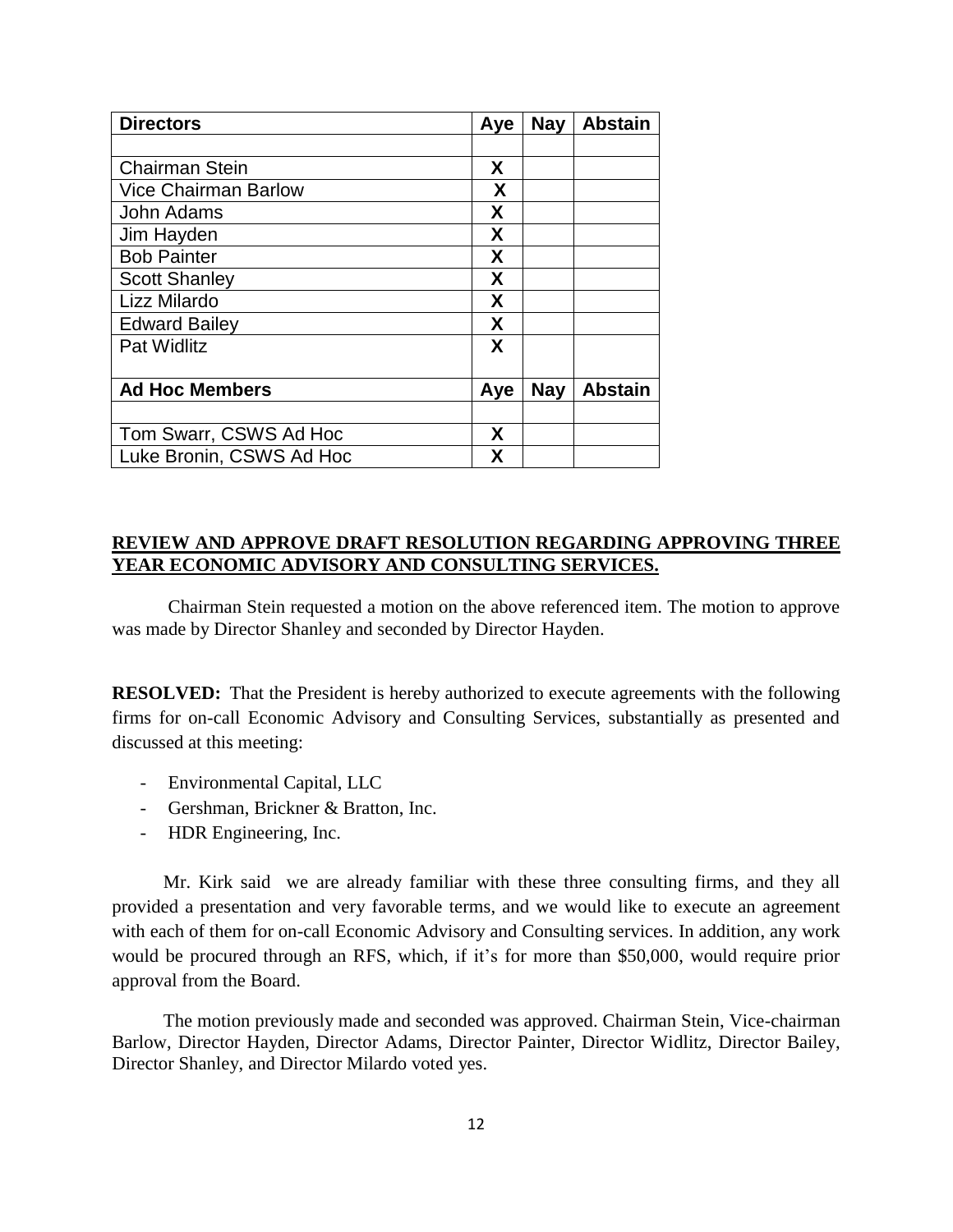| <b>Directors</b>            | Aye | <b>Nay</b> | <b>Abstain</b> |
|-----------------------------|-----|------------|----------------|
|                             |     |            |                |
| <b>Chairman Stein</b>       | X   |            |                |
| <b>Vice Chairman Barlow</b> | X   |            |                |
| John Adams                  | X   |            |                |
| Jim Hayden                  | X   |            |                |
| <b>Bob Painter</b>          | X   |            |                |
| <b>Scott Shanley</b>        | X   |            |                |
| Lizz Milardo                | X   |            |                |
| <b>Edward Bailey</b>        | X   |            |                |
| <b>Pat Widlitz</b>          | X   |            |                |
| <b>Ad Hoc Members</b>       | Aye | <b>Nay</b> | <b>Abstain</b> |
|                             |     |            |                |
| Tom Swarr, CSWS Ad Hoc      |     |            |                |
| Luke Bronin, CSWS Ad Hoc    |     |            |                |

## **REVIEW AND APPROVE RESOLUTION REGARDING APPROVING OF USE OF THE JETS MAJOR MAINTENANCE RESERVE FOR SPARE ENGINE ACQUISITION.**

Chairman Stein requested a motion on the above referenced item. The motion to approve was made by Director Widltiz and seconded by Director Bailey.

**WHEREAS,** at its December 8, 2016 meeting, the Materials Innovation and Recycling Authority (MIRA) Board of Directors approved the fiscal year 2018 Property Division budget which included the establishment and funding of the Jets Major Maintenance Reserve; and

**WHEREAS,** the Jets Major Maintenance Reserve is to be used to provide an additional source of funding for Jets major maintenance and capital improvements not identified in the Property Division's Operating and Capital Budgets, subject to further Board approval; and

**WHEREAS,** on November 28, 2018 one of MIRA's jet engine became inoperable and was replaced with MIRA's spare jet engine; and

**WHEREAS,** MIRA's Jets facility operator has received three quotes to exchange the inoperable jet engine with a refurbished jet engine which would serve as MIRA's spare engine; and

**WHEREAS,** Wood Group Pratt & Whitney Industrial Turbine Services, LLC was the lowest quote at ninety-eight thousand (\$98,000.00) plus shipping and installation.

## **NOW THEREFORE, be it**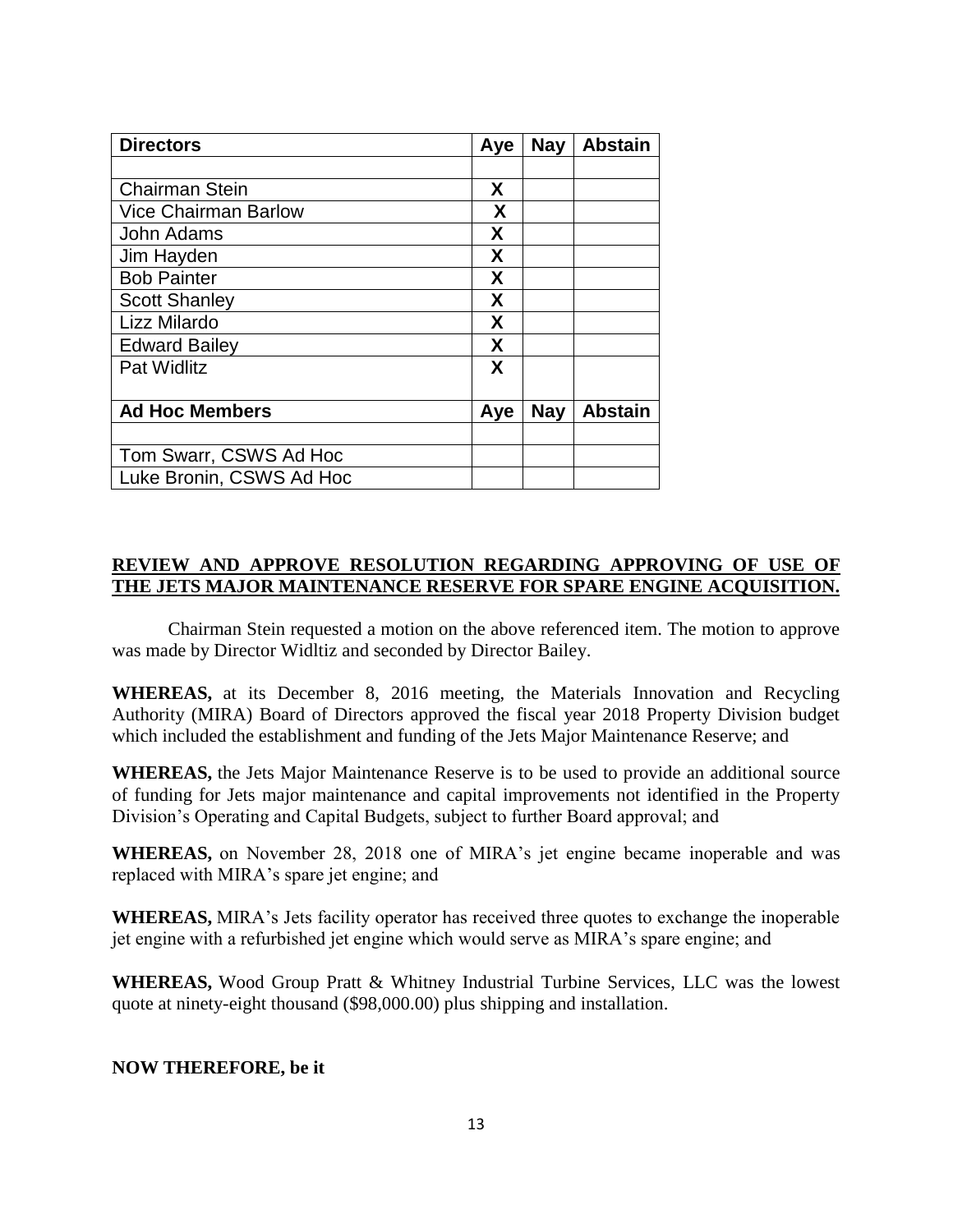**RESOLVED:** That the Jets Major Maintenance Reserve be used to purchase a refurbished jet engine from the Wood Group Pratt & Whitney Industrial Turbine Services, LLC for \$98,000 plus delivery and installation.

Mr. Kirk said these are the four twin pack generators that are very valuable to the organization, providing capacity payments. Keeping them available and capable of operating at all times is management's goal, to do so we would like to buy a spare jet engine from Pratt & Whitney.

Director Shanley asked why it says including installation. Does this mean they will install it during operations?

Mr. Kirk said he is not certain he will follow up on that.

Mr. Daley said this means they will deliver it to the site but doesn't mean they will install it on site.

The motion previously made and seconded was approved. Chairman Stein, Vice-chairman Barlow, Director Hayden, Director Adams, Director Painter, Director Widlitz, Director Bailey, Director Shanley, and Director Milardo voted yes.

| <b>Directors</b>            | Aye | <b>Nay</b> | <b>Abstain</b> |
|-----------------------------|-----|------------|----------------|
|                             |     |            |                |
| <b>Chairman Stein</b>       | X   |            |                |
| <b>Vice Chairman Barlow</b> | X   |            |                |
| John Adams                  | X   |            |                |
| Jim Hayden                  | X   |            |                |
| <b>Bob Painter</b>          | X   |            |                |
| <b>Scott Shanley</b>        | X   |            |                |
| Lizz Milardo                | Χ   |            |                |
| <b>Edward Bailey</b>        | X   |            |                |
| <b>Pat Widlitz</b>          | X   |            |                |
| <b>Ad Hoc Members</b>       | Aye | <b>Nay</b> | <b>Abstain</b> |
|                             |     |            |                |
| Tom Swarr, CSWS Ad Hoc      |     |            |                |
| Luke Bronin, CSWS Ad Hoc    |     |            |                |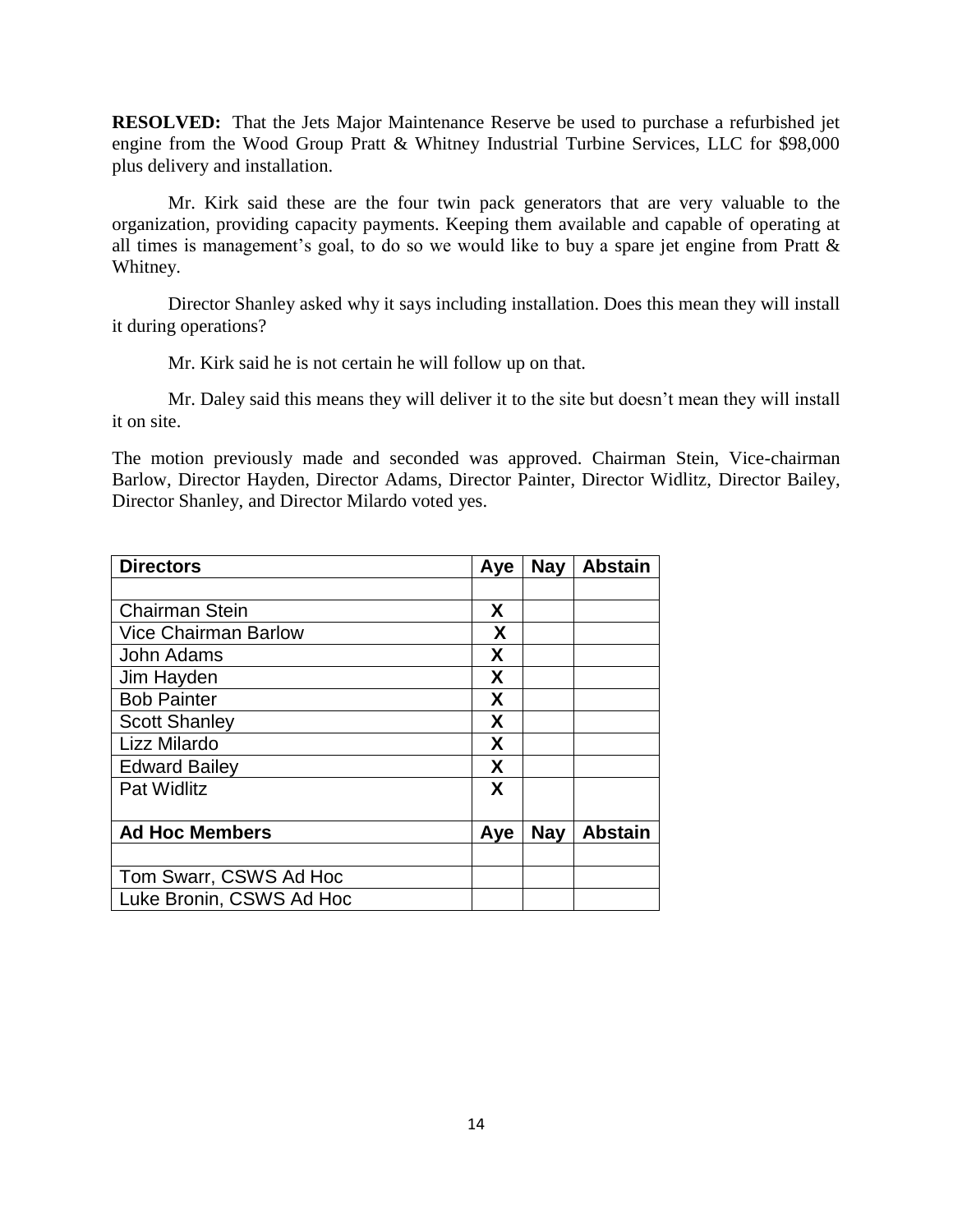# **POLICIES AND PROCUREMENT COMMITTEE**

# **REVIEW AND APPROVE RESOLUTION REGARDING MARKET DRIVEN PURCHASE OF SOLID WASTE DISPOSAL CAPACITY ASSOCIATED WITH DIVERSION OF MUNICIPAL SOLID WASTE FROM MIRA'S CSWS.**

Chairman Stein requested a motion on the above-referenced item. The motion was made by Director Adams and seconded by Director Barlow.

**WHEREAS:** From time-to-time MIRA must divert waste from the CSWS due to elevated MSW inventory levels at the CSWS Resource Recovery Facility (RRF) that may occur periodically; Now therefore, be it

**RESOLVED:** that the President is authorized to enter into market driven purchases of transportation and disposal services in accordance with the requisitions included in Table 1 substantially as discussed and presented at this meeting.

Mr. Kirk said this is a routine occurrence and should be about the end of diversions associated with our turbine failure**.**

The motion previously made and seconded was approved. Chairman Stein, Vice-chairman Barlow, Director Hayden, Director Adams, Director Painter, Director Widlitz, Director Bailey, Director Shanley, Director Milardo and Ad Hoc Member Swarr and Ad Hoc Member Bronin voted yes.

| Aye | <b>Nay</b> | <b>Abstain</b> |
|-----|------------|----------------|
|     |            |                |
| X   |            |                |
| X   |            |                |
| X   |            |                |
| X   |            |                |
| X   |            |                |
| X   |            |                |
| X   |            |                |
| X   |            |                |
| X   |            |                |
| Aye | <b>Nay</b> | <b>Abstain</b> |
| X   |            |                |
| X   |            |                |
|     |            |                |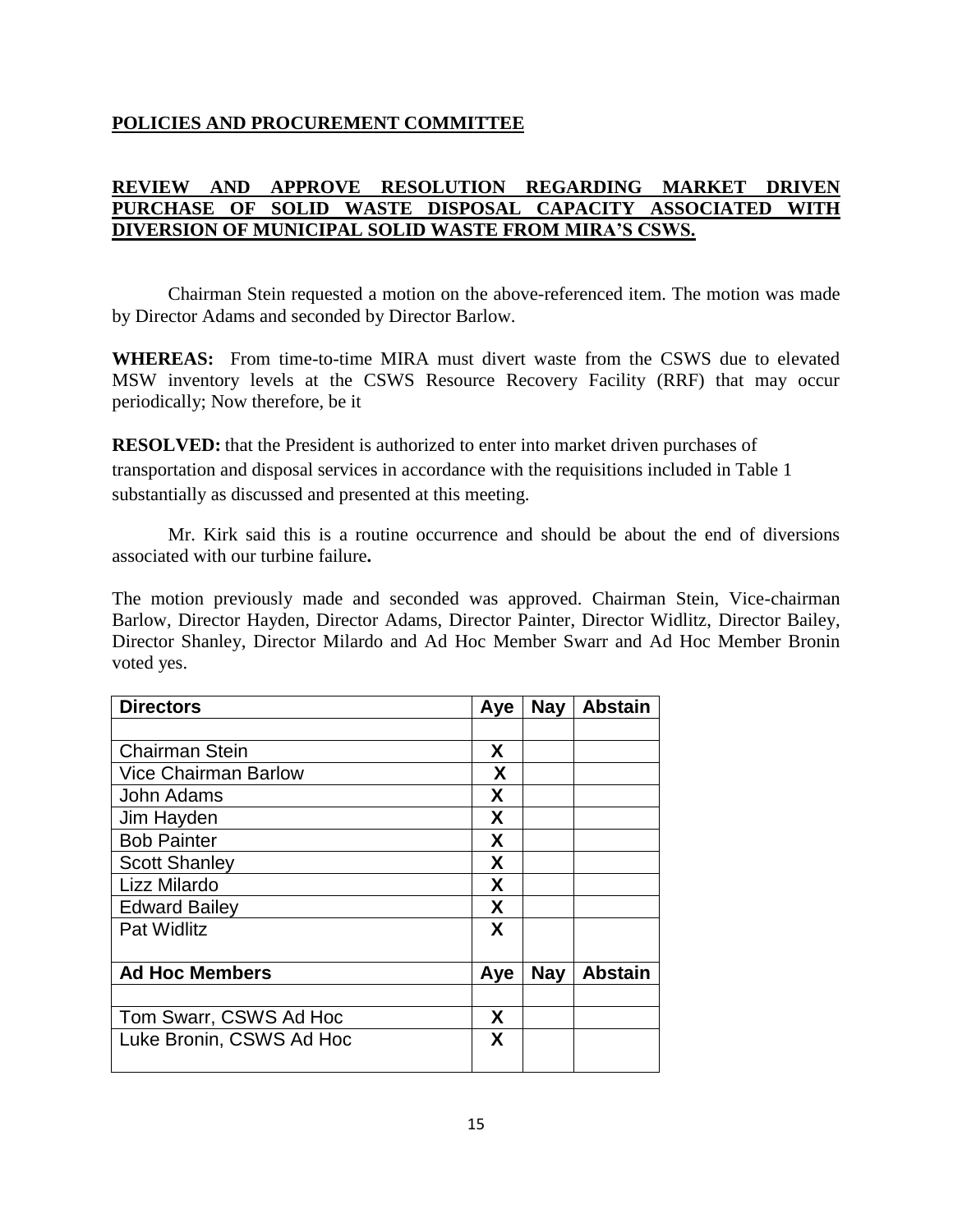# **REVIEW AND APPROVE RESOLUTION REGARDING AUTHORIZING THE PRESIDENT TO ENTER INTO ONE-YEAR SOLID WASTE AND RECYCLABLES DELIVERY AGREEMENTS WITH HAULERS.**

Chairman Stein requested a motion on the above-referenced item. The motion was made by Director Adams and seconded by Director Widlitz.

**WHEREAS,** The Materials Innovation and Recycling Authority ("Authority") has entered into Municipal Solid Waste Management Services Agreements with fifty-one Connecticut municipalities ("Participating Municipality") providing for the disposal of solid waste and single stream recycling at the Connecticut Solid Waste System ("CSWS"); and

**WHEREAS,** the Authority has developed its draft Fiscal Year 2020 operating and capital budgets for the CSWS ("Draft CSWS Budget") which anticipate the delivery of approximately four hundred thirty-three thousand (433,000) tons of Participating Municipality solid waste and thirty-nine thousand (39,000) tons of Participating Municipality single stream recycling to the CSWS; and

**WHEREAS,** the Draft CSWS Budget further anticipates the total processing capacity of the CSWS to approximate five hundred seventy-nine thousand (579,000) tons of solid waste and seventy-five thousand (75,000) tons of single stream recycling in Fiscal Year 2020 leaving additional processing capacity of approximately one hundred forty six thousand (146,000) tons of solid waste and thirty-six thousand (36,000) tons of single stream recycling in Fiscal Year 2020; and

**WHEREAS,** the Authority desires to make such additional processing capacity available to nonparticipating municipalities through Waste Haulers upon the terms and conditions discussed at this meeting and summarized on Exhibit A attached hereto.

#### **NOW, therefore, be it:**

**RESOLVED:** That the President is authorized to enter into Waste Hauler Agreements substantially in the form summarized in Exhibit A.

Mr. Kirk said the waste agreements with private waste haulers will feature some changes. Most importantly, in a situation where there is a processing issue at the plant, such that MIRA needs to divert waste, Haulers may choose to continue to bring in non-participating waste and pay MIRA's actual cost of the diversion.

The motion previously made and seconded was approved. Chairman Stein, Vice-chairman Barlow, Director Hayden, Director Adams, Director Painter, Director Widlitz, Director Bailey,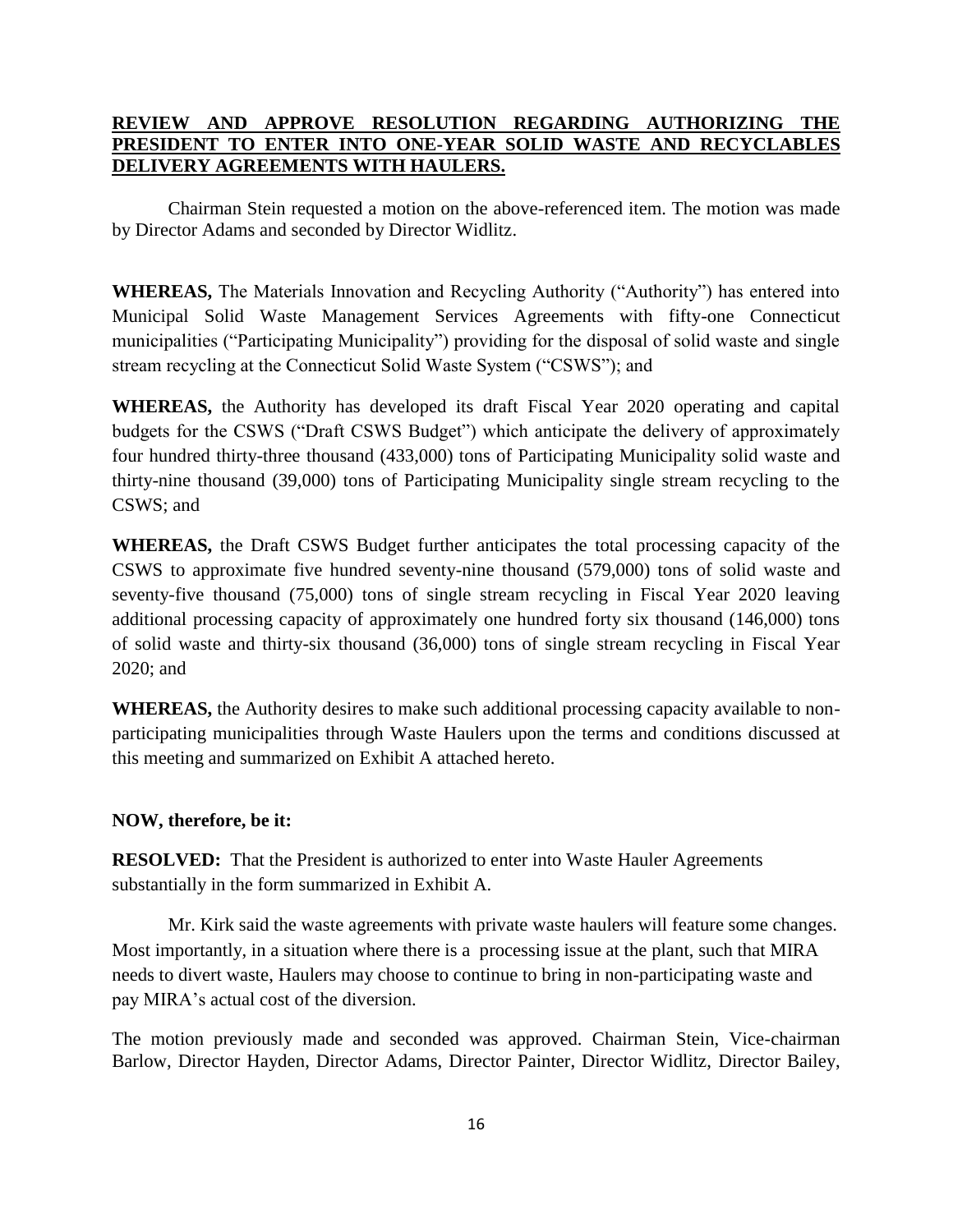Director Shanley, Director Milardo and Ad Hoc Member Swarr and Ad Hoc Member Bronin voted yes.

| <b>Directors</b>            | Aye | <b>Nay</b> | <b>Abstain</b> |
|-----------------------------|-----|------------|----------------|
|                             |     |            |                |
| <b>Chairman Stein</b>       | X   |            |                |
| <b>Vice Chairman Barlow</b> | X   |            |                |
| John Adams                  | X   |            |                |
| Jim Hayden                  | X   |            |                |
| <b>Bob Painter</b>          | X   |            |                |
| <b>Scott Shanley</b>        | X   |            |                |
| Lizz Milardo                | X   |            |                |
| <b>Edward Bailey</b>        | X   |            |                |
| Pat Widlitz                 | X   |            |                |
|                             |     |            |                |
| <b>Ad Hoc Members</b>       | Aye | <b>Nay</b> | <b>Abstain</b> |
|                             |     |            |                |
| Tom Swarr, CSWS Ad Hoc      | X   |            |                |
| Luke Bronin, CSWS Ad Hoc    | χ   |            |                |

#### **CHAIRMAN'S AND PRESIDENT'S REPORTS**

Mr. Kirk provided a brief update on the negotiation process, turbine issues and repair status, property insurance, human resources update and business expense.

#### **EXECUTIVE SESSION**

Chairman Stein requested a motion to enter into Executive Session to discuss pending litigation and pending RFP responses, potential lease of MIRA real estate, trade secrets, personnel matters, security matters, and feasibility estimates and evaluations. The motion was made by Director Hayden and seconded by Director Adams. Chairman Stein requested that the following people remain for the Executive Session, in addition to the Board members:

Tom Kirk Mark Daley Laurie Hunt Ann Catino

The motion previously made and seconded was approved. Chairman Stein, Vice-chairman Barlow, Director Hayden, Director Adams, Director Painter, Director Widlitz, Director Bailey,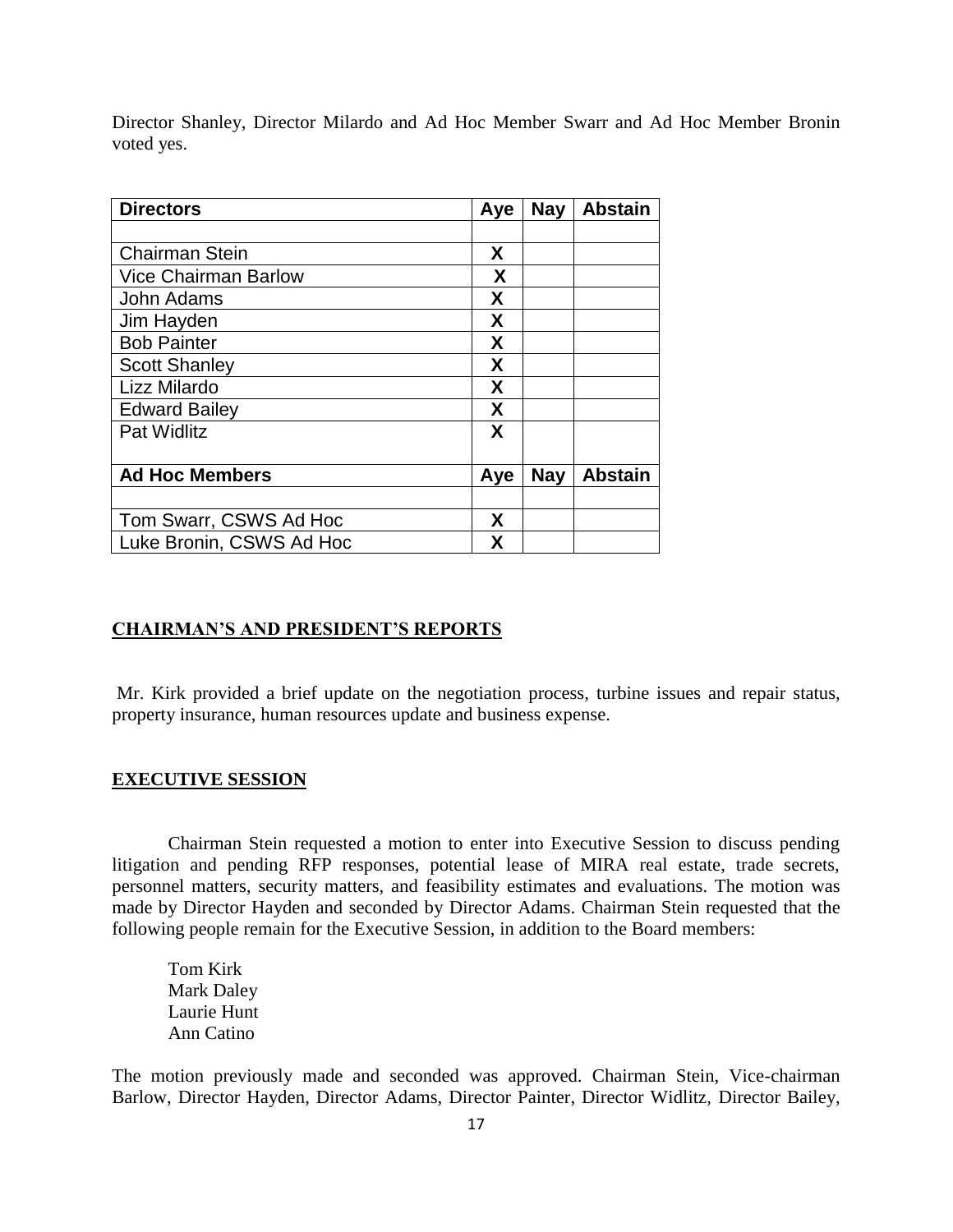Director Shanley, Director Milardo and Ad Hoc Member Swarr and Ad Hoc Member Bronin voted yes.

| <b>Directors</b>            | Aye | <b>Nay</b> | <b>Abstain</b> |
|-----------------------------|-----|------------|----------------|
|                             |     |            |                |
| <b>Chairman Stein</b>       | X   |            |                |
| <b>Vice Chairman Barlow</b> | X   |            |                |
| John Adams                  | X   |            |                |
| Jim Hayden                  | X   |            |                |
| <b>Bob Painter</b>          | X   |            |                |
| <b>Scott Shanley</b>        | X   |            |                |
| Lizz Milardo                | X   |            |                |
| <b>Edward Bailey</b>        | X   |            |                |
| <b>Pat Widlitz</b>          | X   |            |                |
|                             |     |            |                |
| <b>Ad Hoc Members</b>       | Aye | <b>Nay</b> | <b>Abstain</b> |
|                             |     |            |                |
| Tom Swarr, CSWS Ad Hoc      | X   |            |                |
| Luke Bronin, CSWS Ad Hoc    | X   |            |                |

The Executive Session commenced at 10:30 a.m.

The meeting was reconvened at 11:46 a.m. The door was opened, and the Board Secretary and all members of the public (of which there were none) were invited back in for the continuation of public session. Chairman Stein noted that no votes were taken.

# **ADJOURNMENT**

Chairman Stein requested a motion on the above-referenced item. The motion was made by Director Barlow and seconded by Director Adams.

The motion previously made and seconded was approved. Chairman Stein, Vice-chairman Barlow, Director Hayden, Director Adams, Director Painter, Director Widlitz, Director Bailey, Director Shanley, Director Milardo and Ad Hoc Member Swarr and Ad Hoc Member Bronin voted yes.